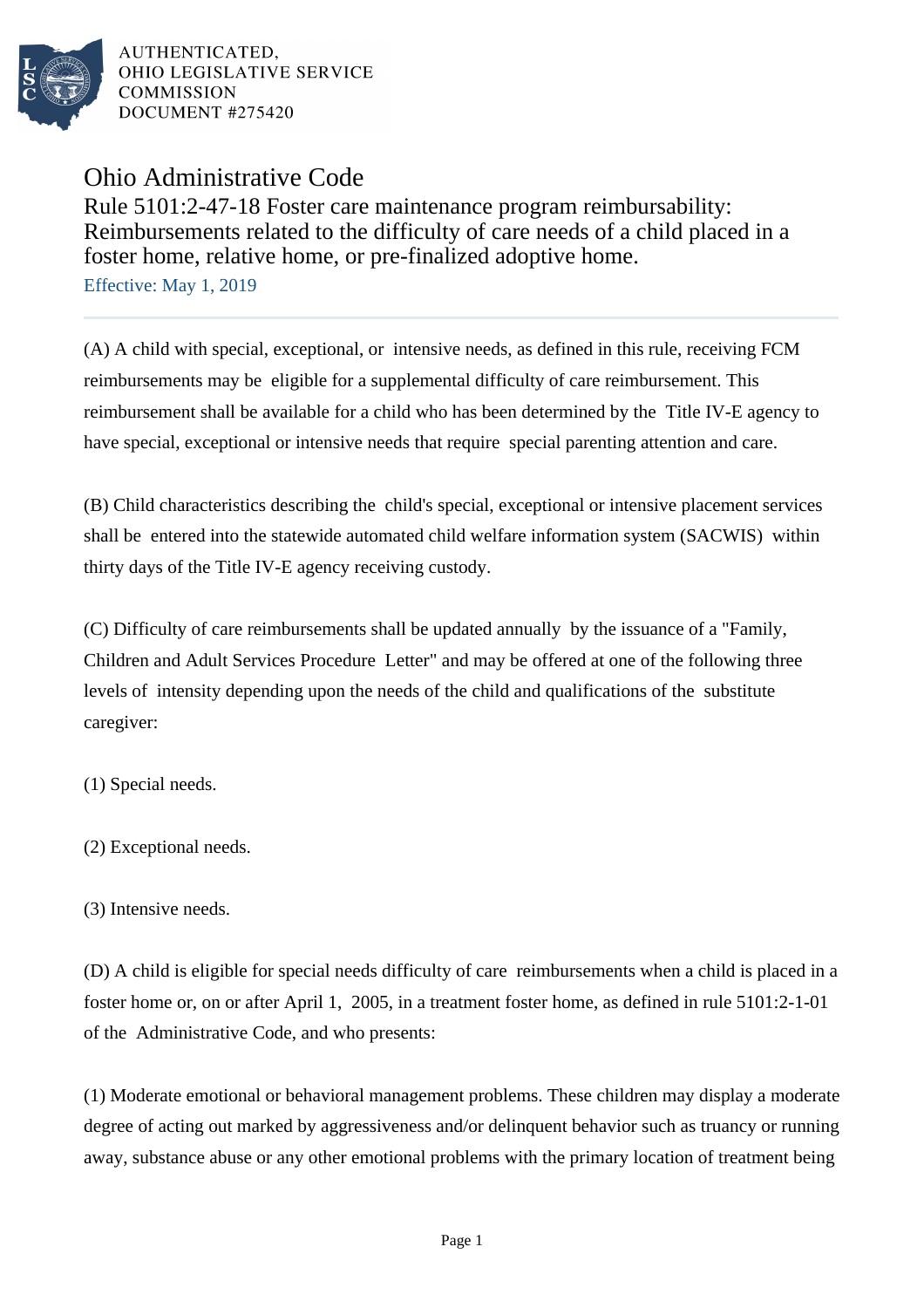

in the treatment foster home; or

(2) A physical condition determined by a physician which requires specialized care.

(E) The Title IV-E agency shall provide special needs difficulty of care reimbursements only to a foster caregiver or, for eligible children placed on or after April 1, 2005, to a treatment foster caregiver certified pursuant to Chapters 5101:2-5 and 5101:2-7 of the Administrative Code. The care and supervision that shall be given by the substitute caregiver of a special needs child shall include, at a minimum:

 $(1)$  Twenty-four hour availability for supervision.

(2) Ability to meet the child's basic needs.

(3) Ability to meet the child's treatment needs, including supervision or provision of prescribed care, such as preparation of special diets or assisting in a program of physical therapy.

(F) A child is eligible for exceptional needs difficulty of care reimbursements when a child is placed in a treatment foster home, as defined in rule 5101:2-1-01 of the Administrative Code, if one of the following applies:

(1) Who presents more severe emotional or behavioral management problems than those children with special needs. These children may display a high degree of impulsive and acting out behavior toward themselves or others which is often characterized by verbal and physical aggression; or have multiple and severe psychiatric, emotional and behavioral management problems ranging from personality disorders, severe developmental disability, or autism to aggression toward animals, others and self; sexual acting out, suicidal behaviors or ideation.

(2) Who has a physical developmental disability as determined by a physician which requires a high degree of care and supervision; or who requires medical or remedial services recommended by a physician or other licensed or certified professional for the maximum reduction of physical or developmental disability and restoration of the child to his or her best possible functioning level.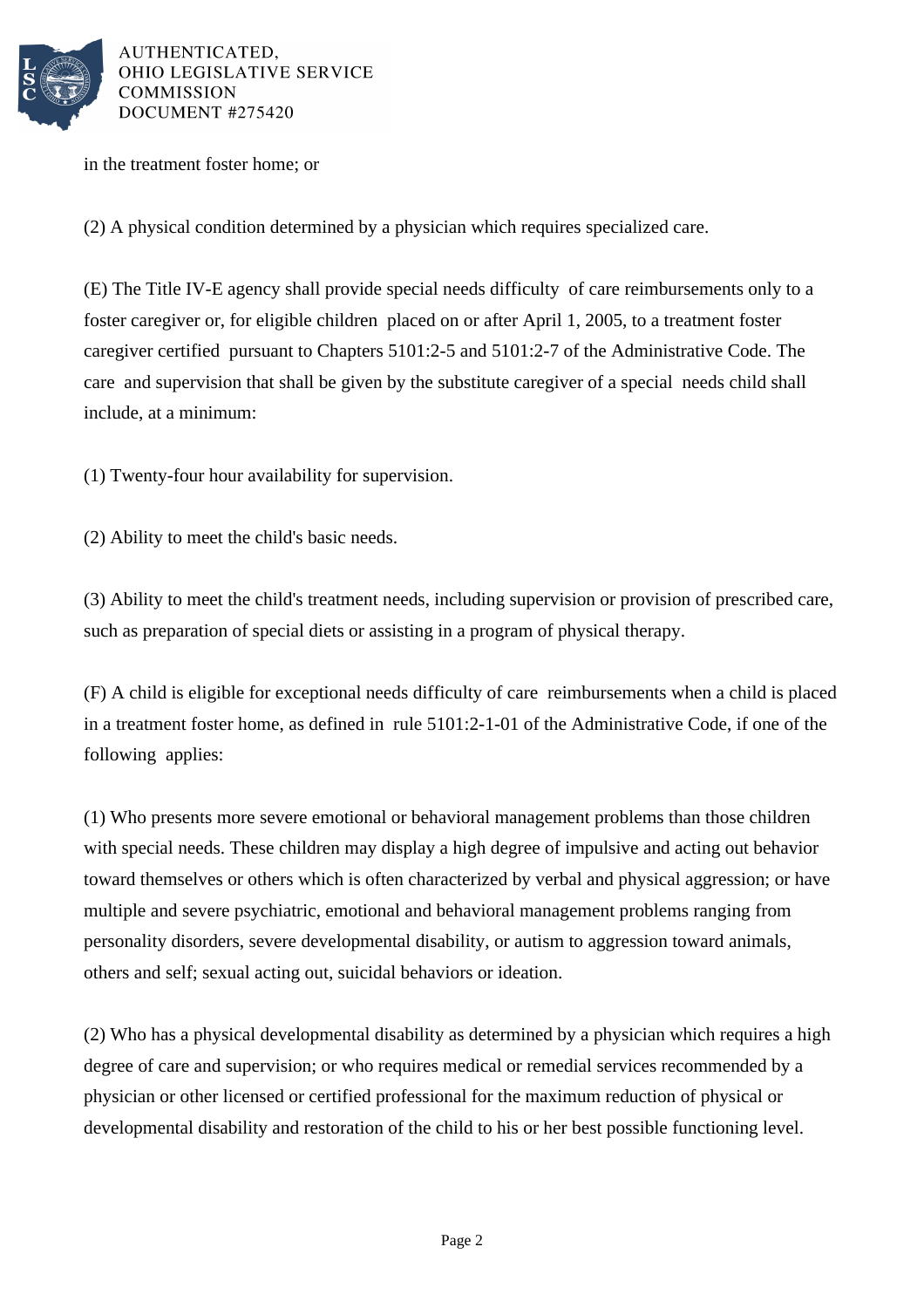

(3) For whom a licensed or certified professional, including a psychologist or psychiatrist, licensed social worker or licensed professional counselor must be involved in the child's care on an as-needed basis, but at least on a semi-annual basis or who has a physical disability as determined by a physician which requires constant twenty-four hour a day supervision provided by a licensed/registered nurse or persons closely supervised or trained by a licensed/registered nurse or physician.

(4) For whom a licensed or certified professional, including a physician, psychiatrist, psychologist, licensed social worker or licensed professional counselor shall be involved in the child's care on at least a monthly basis.

(G) The Title IV-E agency shall provide exceptional needs difficulty of care reimbursements only to a foster caregiver or, for eligible children placed in a treatment foster caregiver certified pursuant to Chapters 5101:2-5 and 5101:2-7 of the Administrative Code and who has successfully completed, or is currently participating in, a behavior management training course provided or recognized by the Title IV-E agency. The care and supervision that shall be provided by the caregiver of an exceptional needs child shall include, at a minimum:

 $(1)$  Twenty-four hour availability for supervision.

(2) A higher degree of personal involvement, patience and time than is required for a child without exceptional needs.

(3) Participation in the development and implementation of the child's case plan and/or individual service plan.

(4) Ability to accept assistance and follow instruction and guidance in caring for the child.

(H) A child eligible for an intensive needs difficulty of care reimbursement is a child with intensive health care needs who is placed in a medically fragile foster home, as defined in rule 5101:2-1-01 of the Administrative Code, and who meets all of the following criteria:

(1) Under rules adopted by the Ohio department of job and family services (ODJFS) governing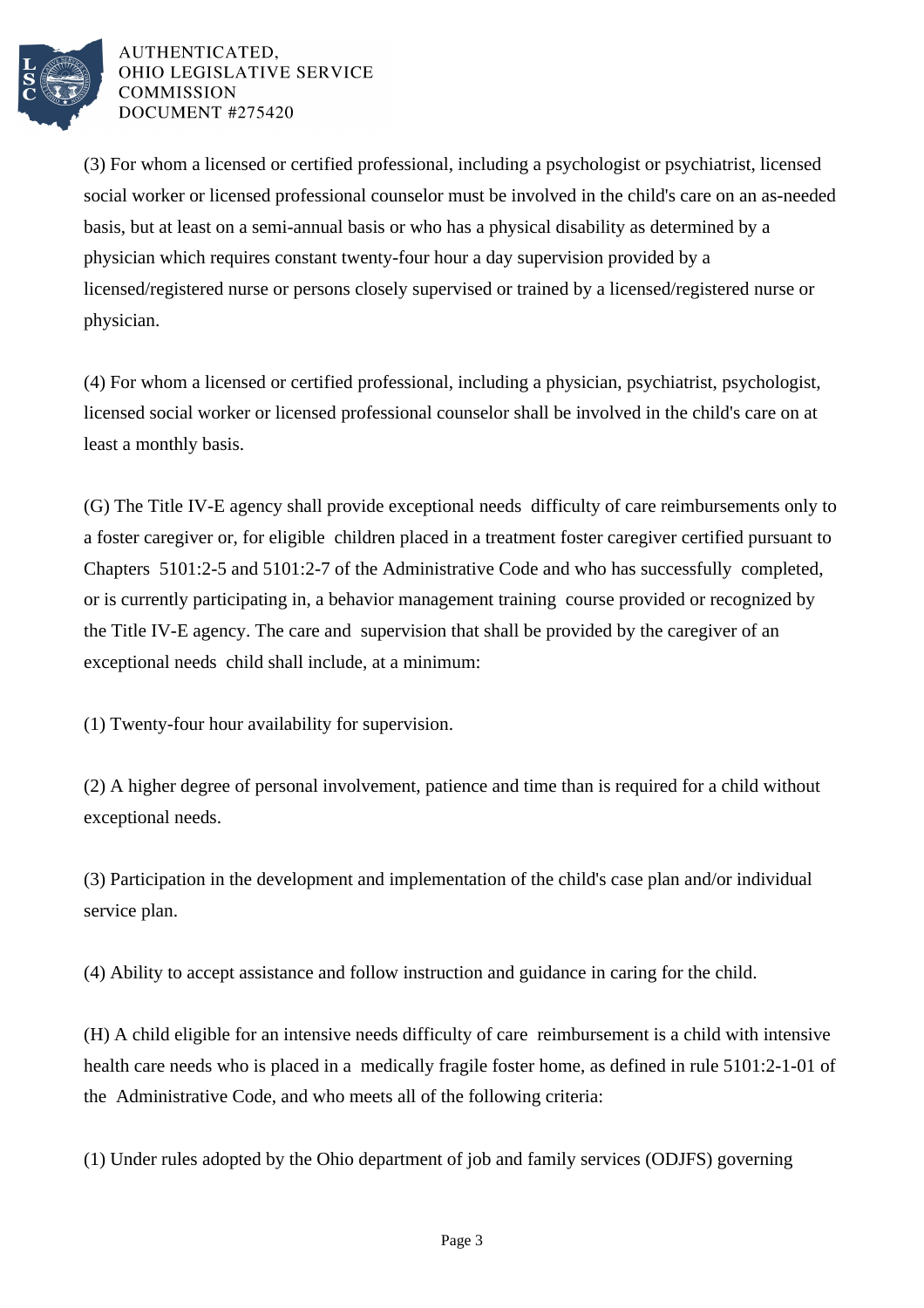

payment under Chapter 5111. of the Revised Code for long-term care services, the child requires a skilled level of care.

(2) The child requires the services of a doctor of medicine or osteopathic medicine at least once a week due to the instability of the child's medical conditions.

(3) The child requires the services of a registered nurse on a daily basis.

(4) The child is at risk of institutionalization in a hospital, skilled nursing facility, or intermediate care facility for the significantly impaired intellectual and adaptive functioning.

(I) The Title IV-E agency shall only provide intensive needs difficulty of care reimbursements to a foster caregiver or, for eligible children placed in a medically fragile foster caregiver certified pursuant to Chapters 5101:2-5 and 5101:2-7 of the Administrative Code. A caregiver providing intensive needs services shall not have more than two intensive needs children who are not the caregiver's own children and a maximum of five children placed in his/her home at one time, including other foster children and his/her own children. The care and supervision that shall be provided by the caregiver of an intensive needs child shall include, at a minimum:

(1) Supervision provided by a substitute caregiver on a twenty-four hour a day basis as approved by the Title IV-E agency.

(2) Provision of structured daily activities as approved by the Title IV-E agency.

(3) Provision of constructive guidance to assist in the management of negative behaviors for the child who meets any of the eligibility criteria in paragraph  $(G)(1)$  of this rule.

(4) Participation in the development and implementation of the child's case plan and/or individual service plan and semiannual administrative review $(s)$  as identified in the case plan.

(5) Recording of the child's progress toward the case plan or individual service plan goals and objectives as identified on the case plan.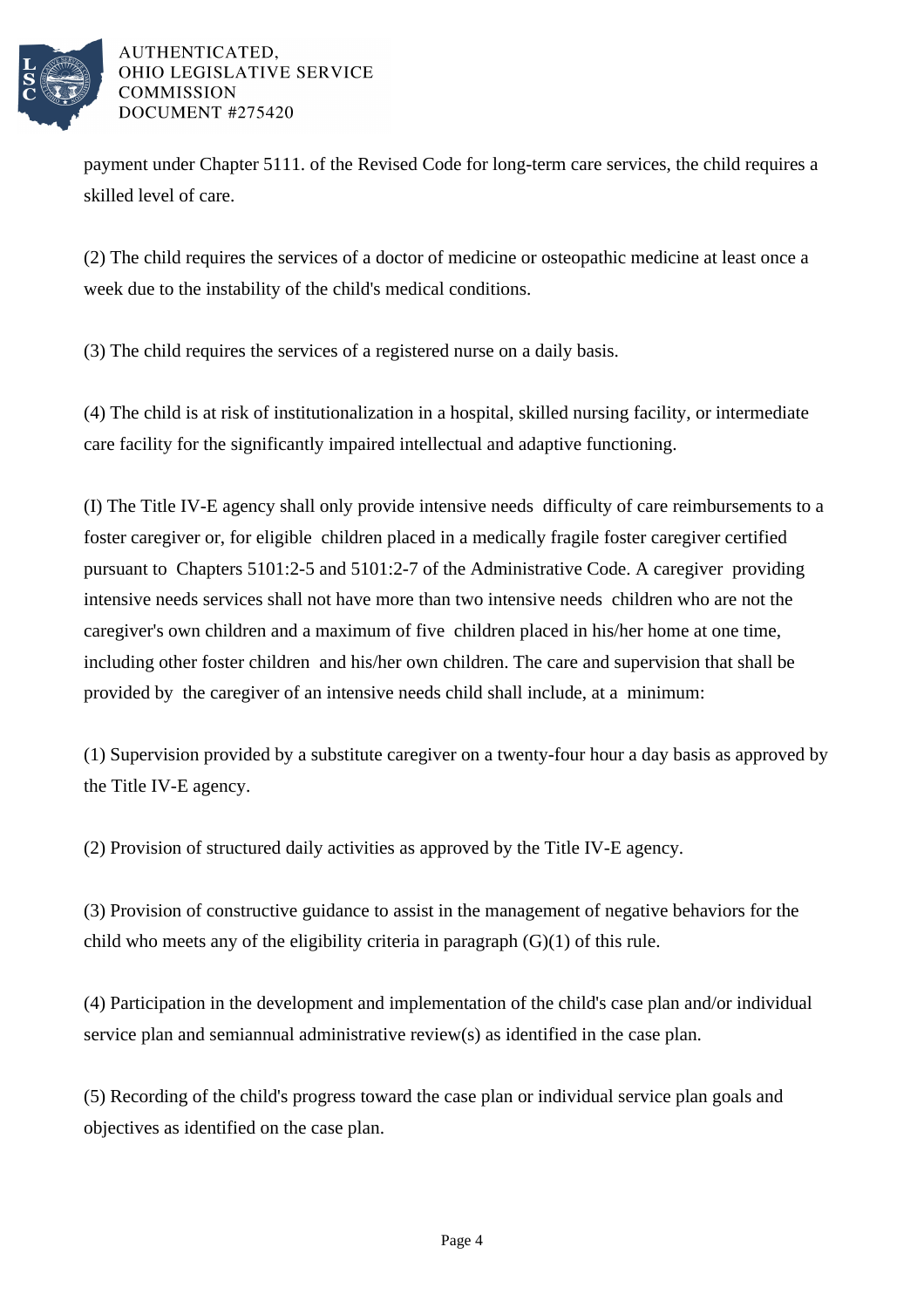

(J) When a substitute caregiver is receiving a special, exceptional or intensive needs difficulty of care payment on behalf of a child, the Title IV-E agency shall ensure the foster caregiver is certified to operate a treatment or medically fragile foster home, as applicable.

(K) Difficulty of care reimbursement may also be available for a special, exceptional or intensive needs child who is placed in an emergency foster home. "Emergency foster home" as used in this rule means a licensed, certified or approved foster home which has been designated by a Title IV-E agency as an emergency foster home to provide temporary care, not to exceed thirty days, for children requiring immediate out-of-home placement or immediate placement because of a placement disruption. The emergency foster home must be available to provide care to children at any time of the day or night, with little or no notice, and be able to meet immediate physical and emotional needs of children. The Title IV-E agency may also impose restrictions regarding the number of children served or additional training requirements before designating a foster home as an emergency foster home. An emergency foster home for special, or exceptional needs children shall be certified as a treatment foster home. An emergency foster home for intensive needs children shall be certified as a medically fragile foster home.

(L) The difficulty of care reimbursement for an emergency foster home shall not be affected by the age of the child. Difficulty of care reimbursements related to the special, exceptional or intensive needs of the child may be made in addition to the payment for an emergency foster home when the emergency foster home meets the provisions of paragraphs (D), (F), (H), and (J) of this rule.

(M) Reimbursement for emergency foster home placement is limited to thirty days for each placement. Reimbursement shall not be available as a retainer to a caregiver for maintaining a space for emergency placements.

(N) Difficulty of care reimbursements shall be reimbursed at the FCM program rate of federal financial participation. Authorization for difficulty of care payments shall be made pursuant to rule 5101:2-47-15 of the Administrative Code.

(O) For difficulty of care payments, the following documentation shall be maintained in the FCM case record to support such payments: